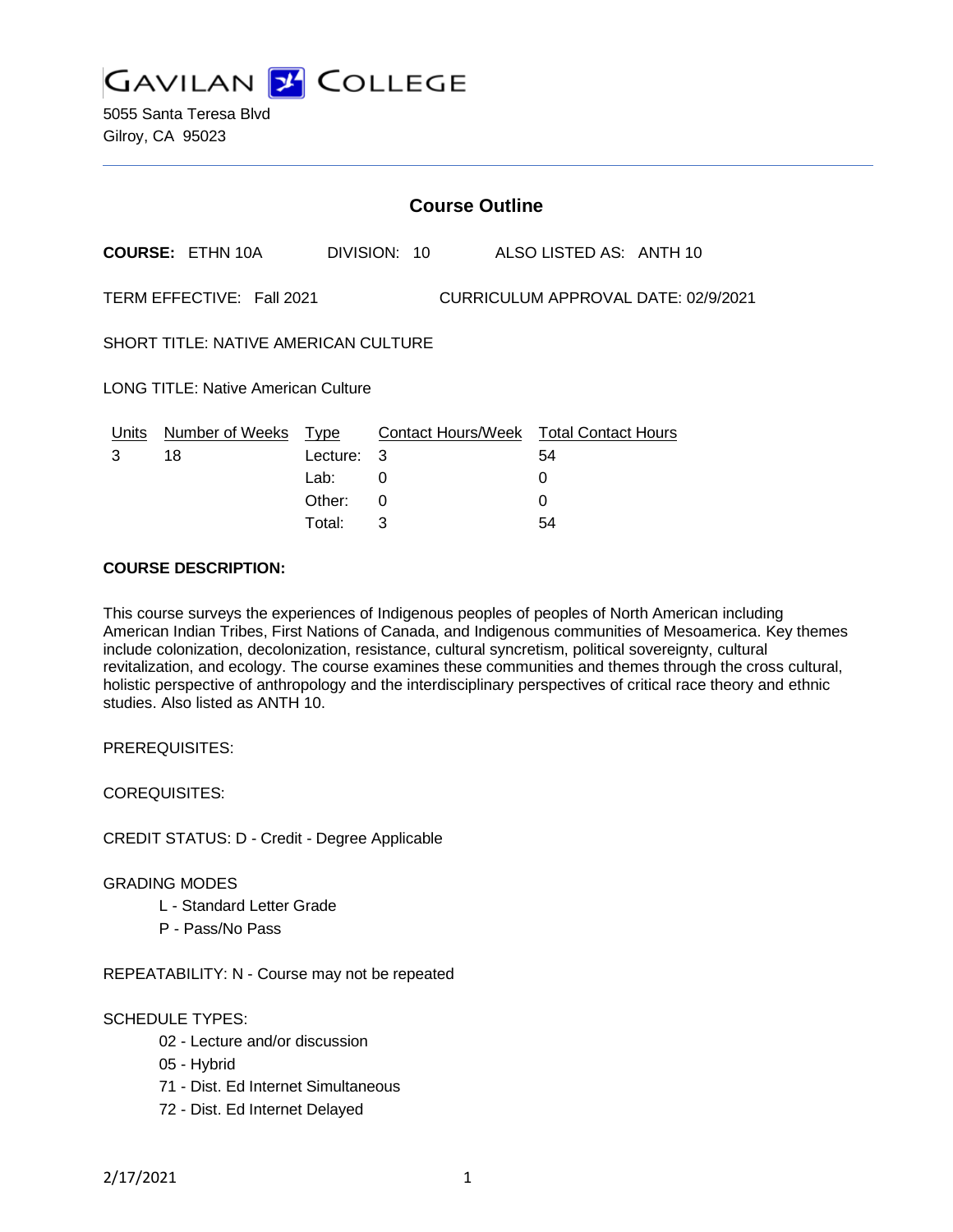## **STUDENT LEARNING OUTCOMES:**

By the end of this course, a student should:

1. Examine the origins and development of cultural, political, and economic patterns throughout Native North America.

2. Summarize the responses of Indigenous peoples of North America to European-American colonization.

3. Discuss the past and present dynamics of self-determination and decolonization throughout Native North America.

4. Summarize the contemporary cultural and political struggles of Indigenous communities in North America including cultural revitalization, federal acknowledgement, political self-determination, and environmental racism.

CONTENT, STUDENT PERFORMANCE OBJECTIVES, OUT-OF-CLASS ASSIGNMENTS Curriculum Approval Date: 02/9/2021 Content: Orienting Concepts - Perspectives in Anthropology 3 hours Performance Objectives Discuss what constitutes anthropology Discuss the culture concept Identify the common components of ethnographies Compare and contrast ethnocentric and relativist views of cultures Content: Orienting Concepts - Indigeneity 5 hours Performance Objectives Discuss theories of indigeneity and indigenous identity Survey the geographic distribution of precolonial Indigenous peoples of North America Identify common subsistence strategies and social structures amongst Native North American communities Discuss the history and problems of the -culture area- model Content: European Contact and Settlement 5 hours Performance Objectives Define imperialism, colonialism, settler colonialism, nationalism, and ethnonationalism Discuss the Doctrine of Discovery Compare the Spanish, Mexican, and Anglo-American colonial projects Content: Regional Histories- Mesoamerica 4 hours Performance Objectives Identify regional patterns relating to Indigenous Ecological Knowledge, colonization, decolonization, culture change, and self-determination Examine the past and present experiences of Yaqui and Maya communities Content: Regional Histories - Southwest 4 hours Performance Objectives Identify regional patterns relating to Indigenous Ecological Knowledge, colonization, decolonization, culture change, and self-determination Examine the past and present experiences of Pueblo Indian and Navajo communities Content: Regional Histories - Northeast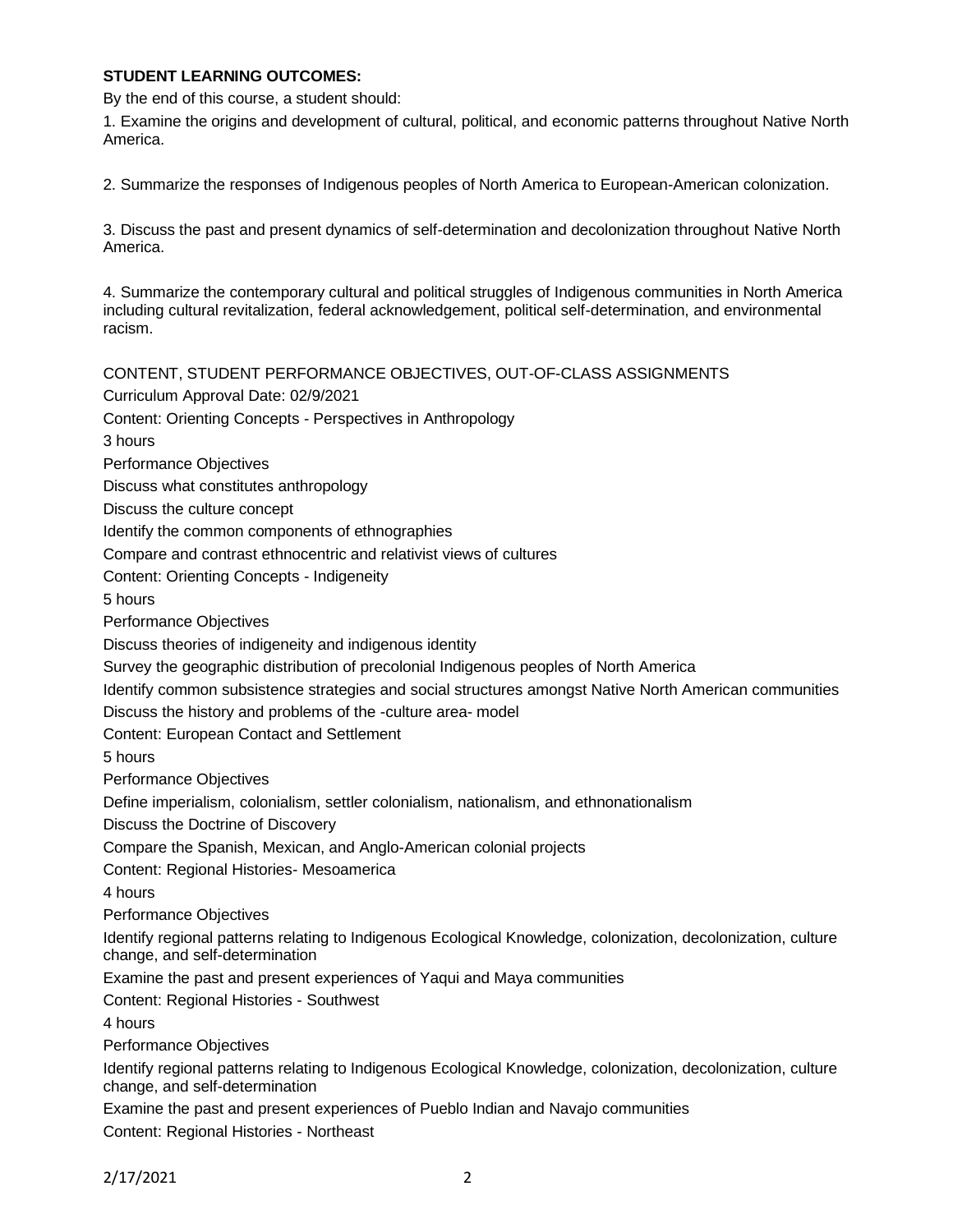4 hours

Performance Objectives

Identify regional patterns relating to Indigenous Ecological Knowledge, colonization, decolonization, culture change, and self-determination

Examine the past and present experiences of Iroquois communities

Content: Regional Histories - Southeast

4 hours

Performance Objectives

Identify regional patterns relating to Indigenous Ecological Knowledge, colonization, decolonization, culture change, and self-determination

Examine the past and present experiences of Cherokee and Lumbee communities

Content: Regional Histories - Plains

4 hours

Performance Objectives

Identify regional patterns relating to Indigenous Ecological Knowledge, colonization, decolonization, culture change, and self-determination

Examine the past and present experiences of Pueblo Indian and Navajo communities

Content: Regional Histories - Northwest Coast, Artic, and Sub-Artic

4 hours

Performance Objectives

Identify regional patterns relating to Indigenous Ecological Knowledge, colonization, decolonization, culture change, and self-determination

Examine the past and present experiences of Kwakwaka - wakw and Inuit communities

Content: Regional Histories - California and Great Basin

4 hours

Performance Objectives

Identify regional patterns relating to Indigenous Ecological Knowledge, colonization, decolonization, culture change, and self-determination

Examine the past and present experiences of Ohlone and Washoe communities

Content: Contemporary Issues - Political and Economic Self-Determination

3 hours

Performance Objectives

Examine contemporary sovereignty movements

Discuss tribal gaming in the United States and Alaska Native Regional Corporations

Content: Contemporary Issues - Revitalization and Repatriation

4 hours

Performance Objectives

Identify contemporary projects of linguistic and cultural revitalization in Indigenous communities

Discuss the relationship between American Indian Tribes and museums as it relates to the repatriation of cultural artifacts and skeletal remains

Content: Contemporary Issues - Environmental Justice

4 hours

Performance Objectives

Describe the concept of environmental racism

Discuss campaigns for environmental justice in American Indian communities including (but not limited to) fish-ins, oil pipelines, nuclear waste storage, and mining

Content: Final Exam

2 hours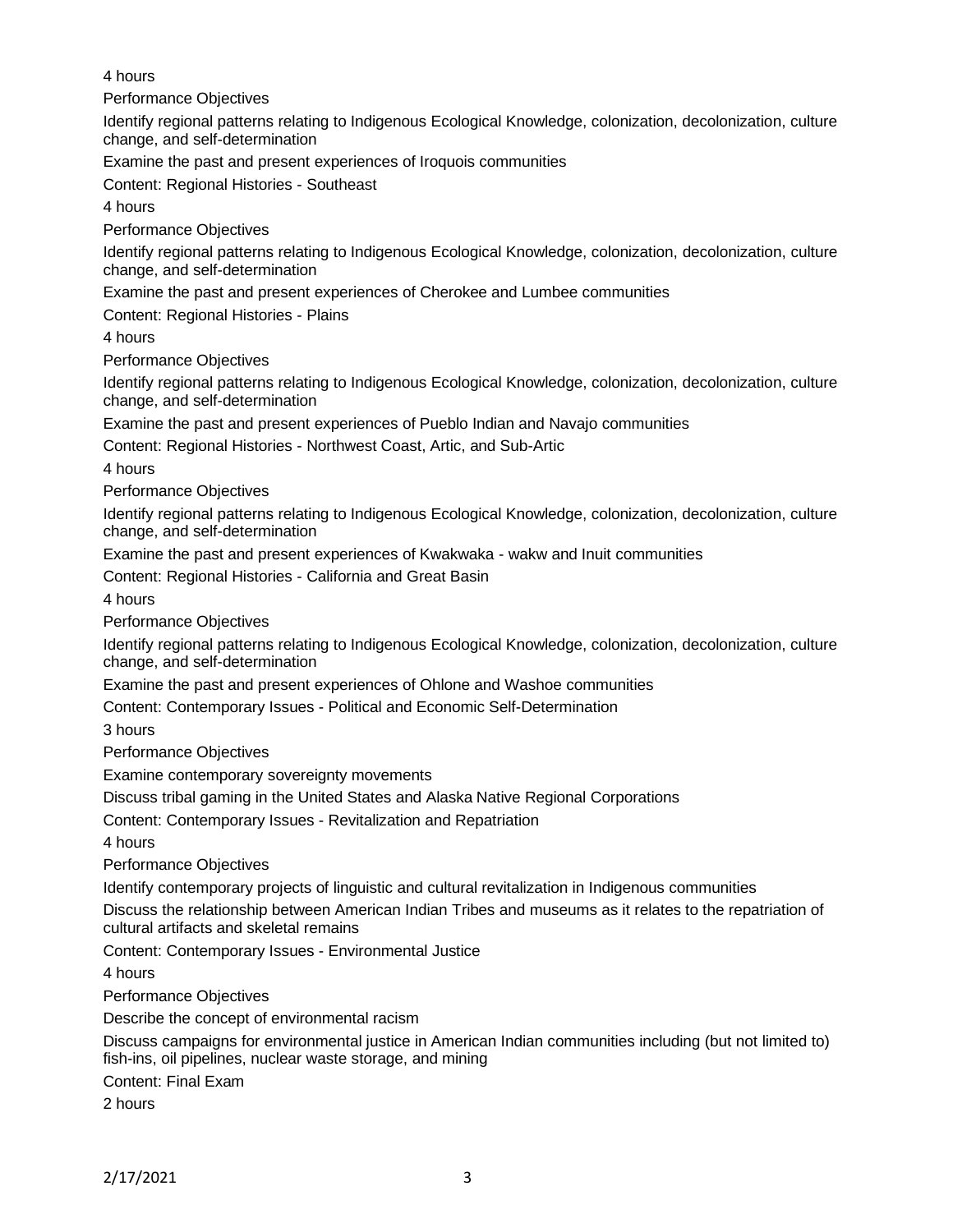## **METHODDS OF INSTRUCTION:**

Methods of instruction may include the following: - Weekly lectures - Weekly readings - Weekly or bi-weekly films - Discussion forums - Group exercises - Group work around research projects - Fieldwork activities - Reading responses

## **OUT OF CLASS ASSIGNMENTS:**

Required Outside Hours: 50 Assignment Description: Reading Assignments Students will complete readings from the assigned texts and other assigned materials. Required Outside Hours: 58 Assignment Description: Written Assignments Assignments may include: written reading responses, research papers, analysis of ethnographies, film responses, and group discussion forums. **METHODS OF EVALUATION:**

Objective examinations Percent of total grade: 50.00 % May include Multiple-choice and essay quizzes and exams Writing assignments Percent of total grade: 30.00 % Essays, response papers, ethnography analysis essay Problem-solving assignments Percent of total grade: 10.00 % May include Quizzes and exams Skill demonstrations Percent of total grade: 10.00 % May include research presentations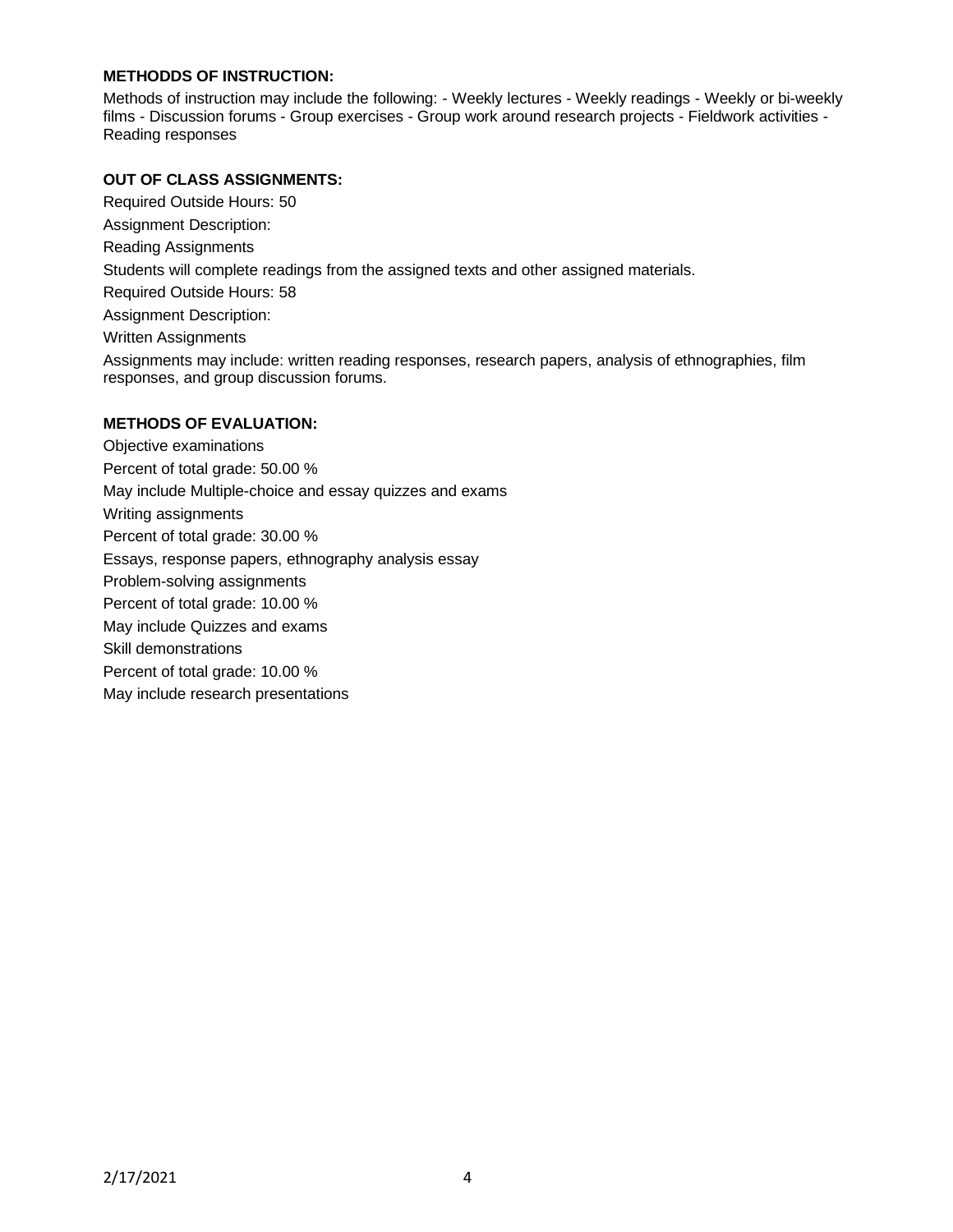# **REPRESENTATIVE TEXTBOOKS:**

Calloway, G. First Peoples: A Documentary Survey of American Indian History.. Boston: Macmillan,2019. ISBN: 9781319104917

Reading Level of Text, Grade: 12 Verified by: N Barron

### **Recommended Representative Textbooks**

Biolsi, Thomas.. A Companion to the Anthropology of American Indians. Malden: Blackwell Publishing ,2008.

ISBN: 978-1405182881

Reading Level of Text, Grade: 12 Verified by: N Barron

Dunbar-Ortiz, Roxanne. An Indigenous Peoples - History of the United States.. Boston: Beacon Press,2015.

ISBN: 978-0807057834

Reading Level of Text, Grade: 12 Verified by: N Barron

# **Recommended Other Texts and Materials**

Cattelino, Jessica R. 2008. High Stakes: Florida Seminole Gaming and Sovereignty. Durham: Duke University Press.

Field, Les. 2008. Abalone Tales: Collaborative Explorations of Sovereignty and Identity in Native California. Durham: Duke University Press.

Leza, Christina. 2019. Divided Peoples: Policy, Activism, and Indigenous Identities on the U.S.-Mexico Border. Tucson: University of Arizona Press.

Ramirez, Renya K. 2007. Native Hubs: Culture, Community, and Belonging in Silicon Valley and Beyond. Durham: Duke University Press.

Sturm, Circe. 2002. Blood Politics: Race, Culture, and Identity in the Cherokee Nation of Oklahoma. Berkeley: University of California Press.